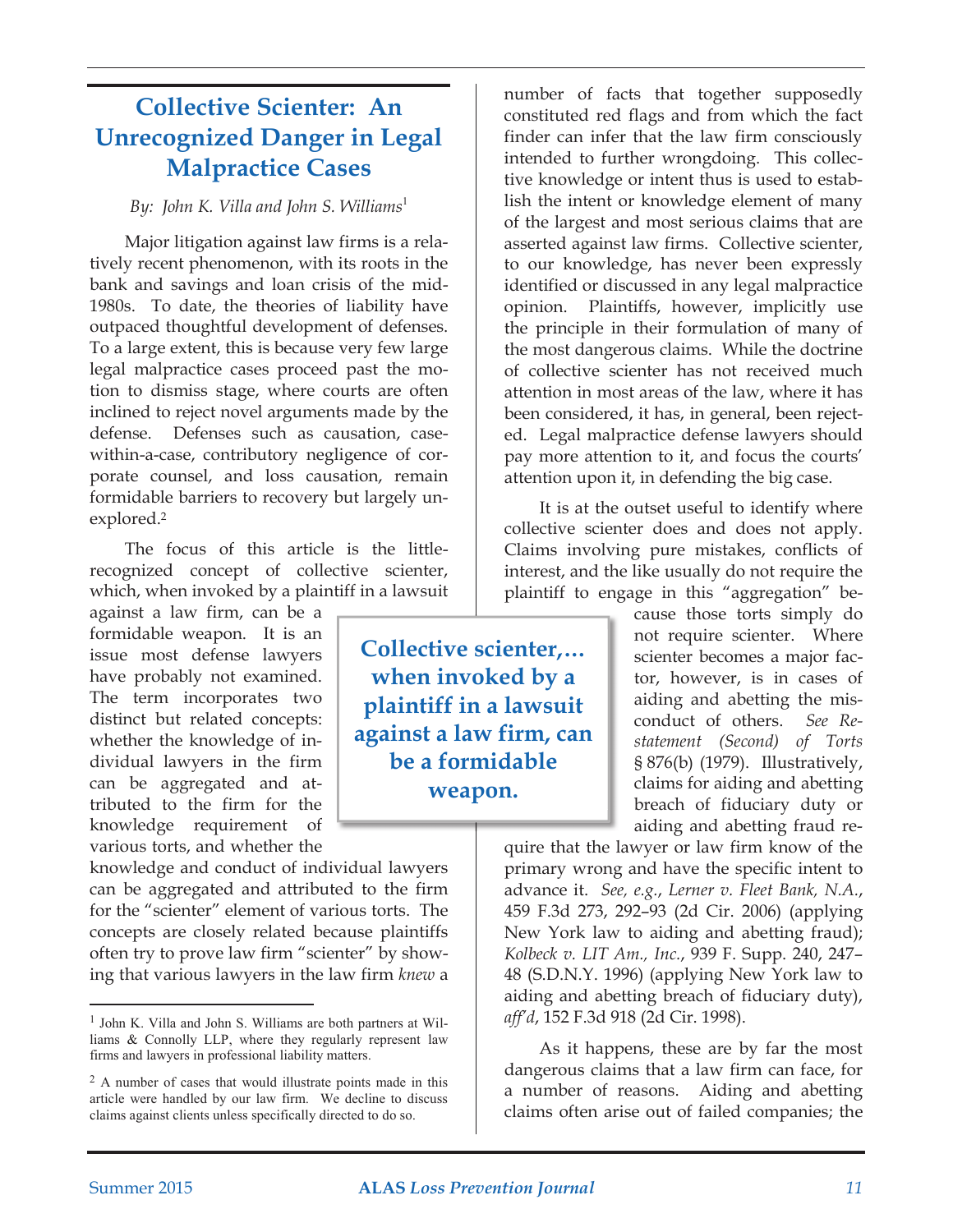gravamen of the claim is that the law firm aided and abetted management in causing the collapse of the company or in defrauding classes of investors, creditors, or others. The alleged damages are the enterprise value—often in the hundreds of millions of dollars or more—or the losses of classes of investors who have lost virtually all of their investment. Not only are the losses enormous in such cases, but the aiding and abetting claim essentially deprives the law firm of the contributory fault or contributory negligence defenses that are effective against claims by corporate plaintiffs.3 The plaintiff has, in effect, placed the corporate officer on the lawyers' side of the "v."

When these claims are examined carefully, it becomes clear that in order to make their case that the law firm "knew" of the breach of fiduciary duty or "knew" of the fraud, the plaintiffs describe a series of so-called "red flags" typically involving several lawyers over a period of time, and implicitly aggregate all of this conduct to one consciousness—that of the defendant law firm. Thus, associate A saw one suspicious fact, partner B saw a second suspicious fact, counsel C saw a third suspicious fact, etc., and therefore the law firm must have known that the client was engaged in breach of fiduciary duty or fraud. In such circumstances, judges are likely to deny motions to dismiss (thus setting the stage for a large settlement), as they, like the plaintiffs, have implicitly aggregated all of this knowledge and intent to the law firm, as an entity. As we discuss be-

<u> 1989 - Johann Barn, mars ar breithinn ar chuid ann an t-</u>

low, that is inconsistent with the theory of vicarious liability for scienter-based liability and with the relatively modest jurisprudence in other areas of litigation.

## **I. Historical Background**

Prior to the 1980s, legal malpractice cases were relatively infrequent, and were typically mistake-based claims. The savings and loan crisis of the 1980s changed that. Federal agencies that had insured deposits at failed financial institutions embarked on a campaign of lawsuits against directors of these failed financial institutions. When the insurers of directors and officers inserted "regulatory exclusions" in the insurance policies to foil FDIC suits, the FDIC's attention turned to claims against former counsel for failed thrifts and banks, which the FDIC had acquired when the insured depository institution failed. To collect on these claims, the receiver must file a lawsuit against the professional. Accordingly, the FDIC and other agencies brought suits against law firms, alleging offenses including negligence, ethical violations, conflicts of interest, violations of banking regulations, gross negligence, and, as most pertinent here, aiding and abetting fraud by management and aiding and abetting breach of fiduciary duty by management.

The aiding and abetting claims were particularly vicious as the law firms were saddled with the entire loss caused by management, typically the loss incurred in the failed bank. The FDIC hired a new and better class of law firm to develop and assert these claims, hired first-rate experts, and thereby ushered in a new era of legal malpractice cases. Some of these actions against law firms rested on theories of vicarious liability and failure to monitor the lawyer's compliance with professional standards. *See FDIC v. Nathan*, 804 F. Supp. 888 (S.D. Tex. 1992) (holding law firm could be liable for failure to supervise attorneys in the firm); *RTC Mortg. Trust 1994 N-1 v. Fid. Nat'l Title Ins. Co*., 58 F. Supp. 2d 503 (D.N.J. 1999) (applying respondeat superior principles). Defendants raised a number of defenses, including contributory and comparative negligence, unclean

<sup>&</sup>lt;sup>3</sup> Depending on the jurisdiction and the claim asserted, the law firm may still possess an in pari delicto defense, which can be very powerful in defeating such claims. See, e.g., Kirschner v. *KPMG LLP*, 938 N.E.2d 941 (N.Y. 2010). There are a number of other defenses to aiding and abetting cases, especially arising out of the requirement that the aider and abettor substantially assisted in the primary wrong. In some jurisdictions, the substantial assistance must itself amount to a proximate cause in the wrong. See, e.g., Lussier v. Bessette, 16 A.3d 580, 585 (Vt. 2010); Stanfield Offshore Leveraged Assets, Ltd. v. Metro. *Life Ins. Co.*, 883 N.Y.S.2d 486, 489 (App. Div.--1st Dep't 2009). Moreover, lawyers doing nothing more than performing routine legal services often cannot, as a matter of law, amount to substantial assistance. See, e.g., Witzman v. Lehrman, Lehrman & Flom, 601 N.W.2d 179, 188-89 (Minn. 1999); Ulico *Cas. Co. v. Wilson, Elser, Moskowitz, Edelman & Dicker, 865* N.Y.S.2d 14, 23 (App. Div.--1st Dep't 2008).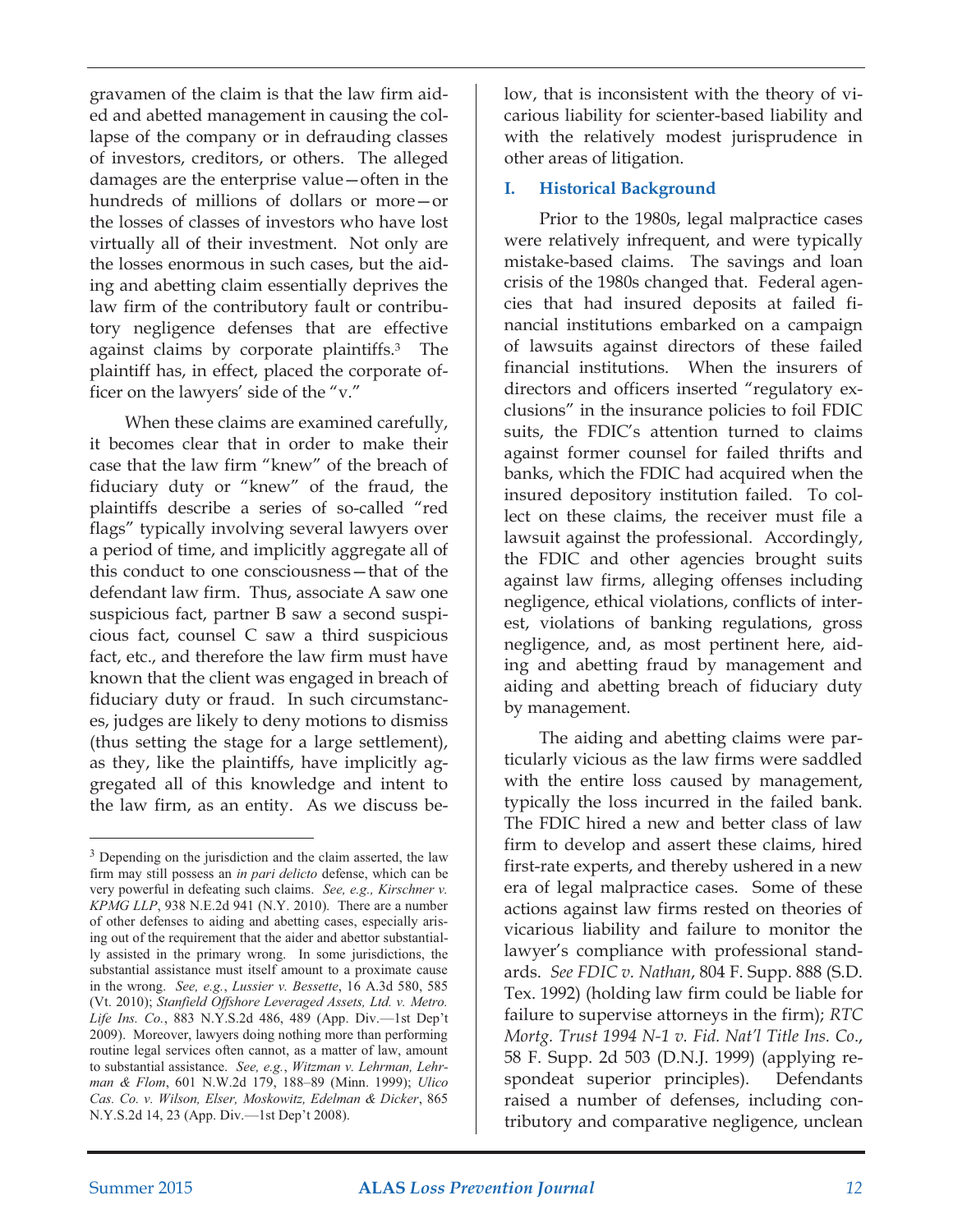hands, estoppel, failure to mitigate damages, loss causation, statute of limitations, and speculative damages.

Ultimately, the banking agencies recovered millions of dollars through settlements in these cases and a rare verdict. *See* FDIC, *Managing the Crisis: The FDIC & RTC Experience*, 281, *available at* www.fdic.gov/bank/histor [ical/managing/history1-11.pdf. \("The FDIC](http://www.fdic.gov/bank/historical/managing/history1-11.pdf)  and the RTC filed a total of 205 attorney malpractice suits arising from less than 10 percent of all failed institutions. From those cases and some prelitigation settlements, the agencies recovered more than \$500 million, averaging about \$2.5 million for each suit filed. Most of the cases were settled at an early stage in the litigation."); *see also* Steve France, *Unhappy Pioneers: S&L Lawyers Discover a "New World" of Liability*, 7 Geo. J. Legal Ethics 725 (1994); *Developments in the Law—Lawyers' Responsibilities and Lawyers' Responses*, 107 Harv. L. Rev. 1547, 1609–10 (1994). *See also FDIC v. Mmahat*, 907 F.2d 546 (5th Cir. 1990) (holding attorney and

law firm liable for legal malpractice); *FDIC v. Clark*, 978 F.2d 1541 (10th Cir. 1992) (affirming judgment for legal malpractice). For example, several partners at a major Dallas law firm represented failed savings and loans. The firm ultimately paid \$18 million to settle a potential FDIC lawsuit and a 1987 legal malpractice ac-

tion. The Dallas suit was an "inflection point" in litigation against attorneys, and there has been no going back. One legacy of the FDIC cases has been the aiding and abetting theories that persist today.

The focus on attorneys began with the FDIC but has not been confined to the banking agencies. Many of the claims that started to be asserted against law firms were brought by parties other than clients or, as is the case with the FDIC, nonclients that had succeeded to the claims of clients. These parties—be they prosecutors, government regulators such as the SEC, counterparties in transactions, or even customers of the law firm's client—often could only bring claims that contain a knowledge, intent, or scienter element because the lawyer's fiduciary obligations extend only to the client. *See generally Restatement (Third) of the Law Governing Lawyers* § 56 (2000) (describing a lawyer's civil liability to nonclients as the same as that owed by a nonlawyer in similar circumstances).

Many times, the client will have already failed, therefore leaving plaintiffs primarily focused on the client's outside advisors as a source of compensation. Accordingly, the claims are often for aiding and abetting torts committed by the client, as to which plaintiffs will need to show actual knowledge of the client's wrongdoing and intent to further it. *See Restatement (Second) of Torts* § 876(b). The attempt to meet these standards often will lead plaintiffs to argue that the "law firm knew" various facts by aggregating the separate knowledge held by different lawyers.

Many claims against law firms also involve securities transactions. Although the

**One legacy of the FDIC cases has been the aiding and abetting theories that persist today.**

Supreme Court's decisions in *Central Bank of Denver, N.A. v. First Interstate Bank of Denver, N.A.*, 511 U.S. 164 (1994), *Stoneridge Investment Partners, LLC v. Scientific-Atlanta, Inc*., 552 U.S. 148 (2008), and *Janus Capital Group, Inc. v. First Derivative Traders*, 131 S. Ct. 2296 (2011), essentially closed the door on

traditional securities fraud cases against law firms (*i.e.*, claims based on an issuer's alleged fraud regarding exchange-traded securities),4 other types of claims remain possible. Federal securities litigation against lawyers remains permissible when all the requirements for primary liability are met. And certain state

<sup>&</sup>lt;sup>4</sup> The Court in *Central Bank* eliminated aiding and abetting liability in private civil actions under Section 10(b) and Rule 10b-5, see 511 U.S. at 191; in Stoneridge, it eliminated socalled "scheme" liability under Rule 10b-5 subsections (a) and (c), see 552 U.S. at 158-59; and in *Janus*, it ruled that merely preparing statements on behalf of a corporate client, for example in fund prospectuses, is not actionable under Rule 10b-5, *see* 131 S. Ct. at 2302.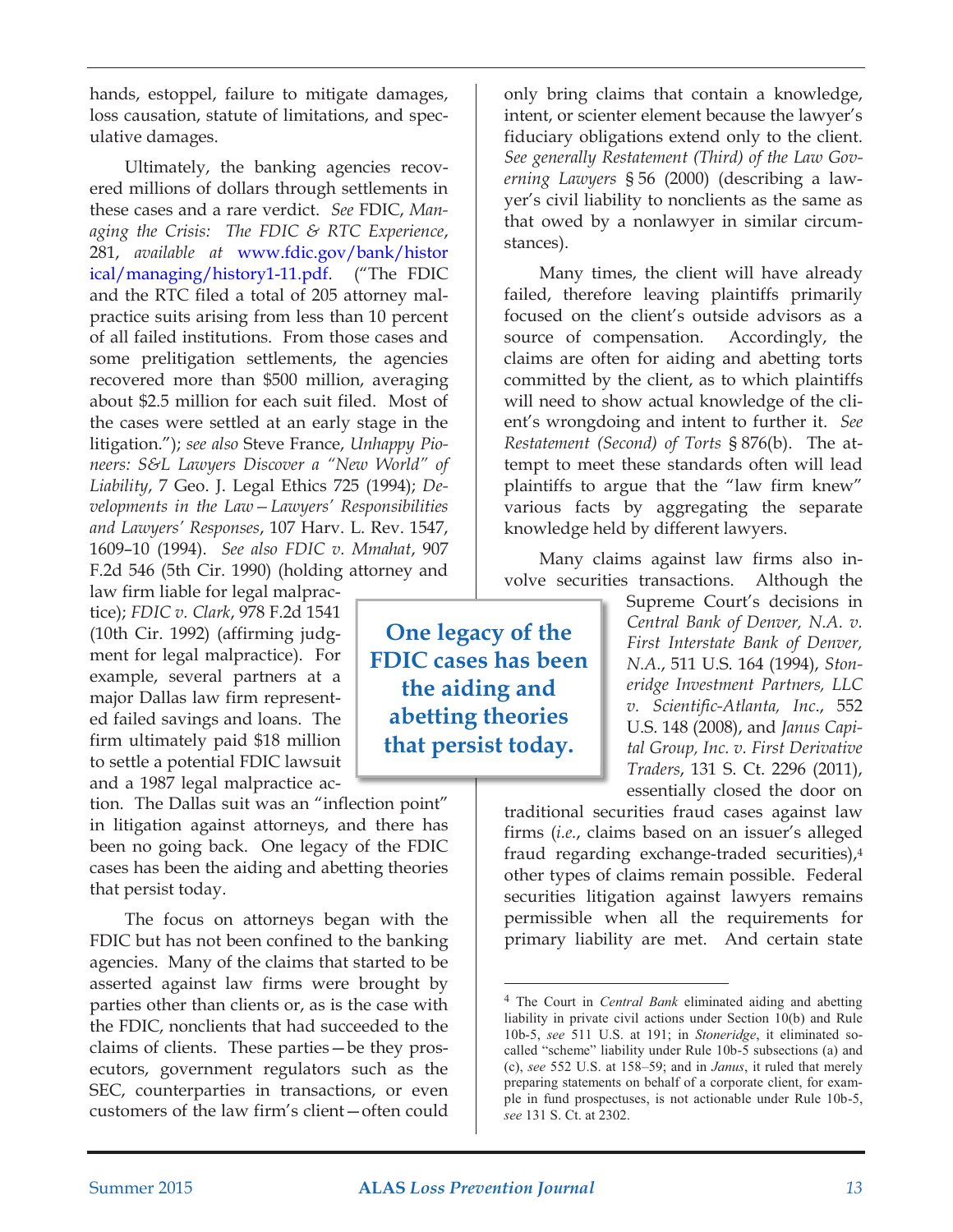securities laws can still be a vehicle for suing lawyers.5 By the same token, a plaintiff may be able to allege an aiding and abetting fraud claim based around a securities transaction. In those cases, the plaintiff usually must demonstrate knowledge or at least recklessness (depending on the theory of liability). In those cases, collective scienter may be an issue.

#### **II. The Restatement Test**

The general rule at common law, as reflected in the *Restatement of Agency*, was that scienter could not be aggregated across several individuals to establish the element for the entity defendant. As stated in the *Restatement (Third) of Agency*, "a principal may not be subject to liability for fraud if one agent makes a statement, believing it to be true, while another agent knows facts that falsify the other agent's statement. Although notice is imputed to the principal of the facts known by the knowledgeable agent, the agent who made the false statement did not do so intending to defraud the person to whom the statement was made." *Restatement (Third) of Agency* § 5.03, Comment *d*(2) (2006). The *Restatement (Second) of Agency* was in accord: "If knowledge, as distinguished from reason to know, is the important element in a transaction, and the agent who has the knowledge is not one acting for the principal in the transaction, the principal is not affected by the fact that the agent has the knowledge." *Restatement (Second) of Agenc*y § 275, Comment *b* (1959); *see also id.* § 268, Comment *d* & Illustration 4.

These conclusions spring from foundations of agency law. "Corporations, of course, have no state of mind of their own. Instead, the scienter of their agents must be imputed to them." *Mizzaro v. Home Depot, Inc.*, 544 F.3d 1230, 1254 (11th Cir. 2008). Because of that,

when a cause of action requires both "an essentially subjective state of mind" and "some sort of conduct"—as is the case when dealing with fraud claims or aiding and abetting claims— "the required state of mind must actually exist in the [same] individual." *Southland Sec. Corp. v. INSpire Ins. Solutions, Inc.*, 365 F.3d 353, 366 (5th Cir. 2004).

### **III. The Securities Context**

Securities litigation is important to the doctrine of collective scienter in that it is one of the few arenas in which the principle has been tested—typically in cases against directors and officers—often under the rubric of "group pleading."6

In cases against groups of directors and officers and their companies that issued securities, the courts have confronted the question whether the requisite state of mind for a Section 10(b) claim can be shown by compiling the knowledge of different employees. All of the jurisprudence unfortunately involves motions to dismiss where the courts typically allow more latitude to the plaintiff. Even there, however, collective scienter or some variant of it has not fared well. In *Southland Securities Corp. v. INSpire Insurance Solutions, Inc.*, 365 F.3d 353 (5th Cir. 2004), the Fifth Circuit held that when determining "whether a statement made by the corporation was made by it with the requisite…scienter we believe it appropriate to look to the state of mind of the individual corporate official or officials who make or issue the statement (or order or approve it or its making or issuance, or who furnish information or language for inclusion therein, or the like)." 365 F.3d at 366. The *Southland* decision is frequently considered the first circuit

 $<sup>5</sup>$  Class action suits under state securities laws are prohibited by</sup> the Securities Litigation Uniform Standards Act of 1998, 15 U.S.C. § 78bb. Moreover, the statutes of some states do not allow liability based on actions taken by attorneys in the ordinary course, see Ariz. Rev. Stat. § 44-2003(A); Ohio Rev. Code  $\S$  1707.431(A); and New York's blue sky law, the Martin Act, does not provide for private suits at all, see CPC Int'l Inc. v. *McKesson Corp.*, 514 N.E.2d 116, 118-19 (N.Y. 1987).

 $6$  The "group pleading" or "group published" doctrine has been on uncertain footing since the passage of the Private Securities Litigation Reform Act (PSLRA). See, e.g., Winer Family Trust *v. Queen*, 503 F.3d 319, 336-37 (3d Cir. 2007) (rejecting doctrine and citing case law). Nevertheless, in the jurisdictions that still apply it, the "group pleading" doctrine recognizes, for purposes of a motion to dismiss, that some corporate documents are created by a group of corporate insiders, but does not technically apply to scienter. See In re BISYS Sec. Litig., 397 F. Supp. 2d 430, 439 (S.D.N.Y. 2005).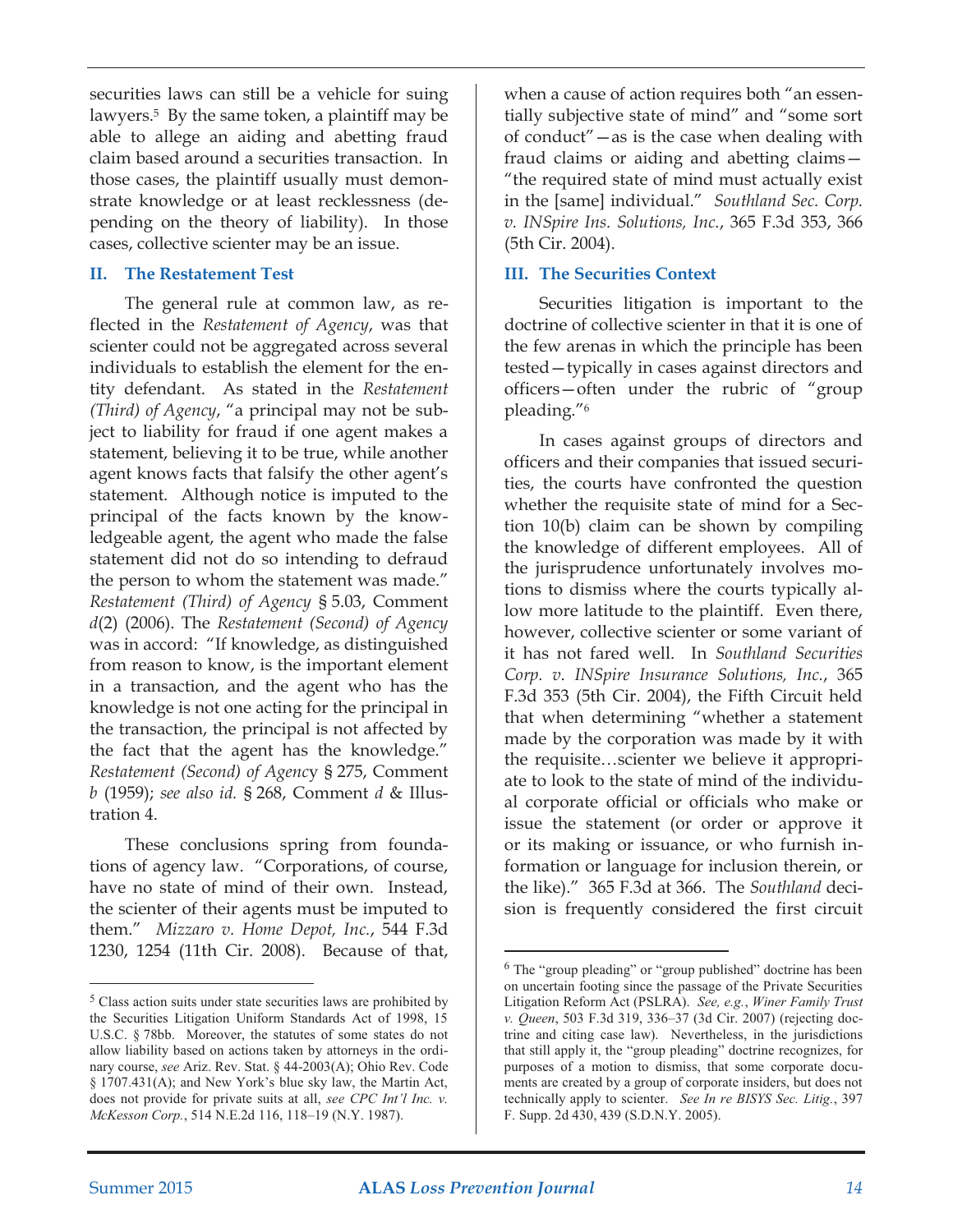court decision to reject collective scienter in the federal securities context.

The trend since *Southland* has been to reject collective scienter albeit perhaps not as crisply as we might prefer. Circuit courts in the Second, Seventh, and Ninth Circuits, which together see the lion's share of securities cases, have followed *Southland*. *See City of Livonia Emps.' Ret. Sys. & Local 295/ Local 851 v. Boeing Co.*, 711 F.3d 754, 759 (7th Cir. 2013) (Posner, J.) ("unless the complaint created a strong infer-

ence that [corporate executives alleged to have made the statements] knew they were false, there would be no fraud to impute either to them or to [the corporation]"); *Glazer Capital Mgmt., L.P. v. Magistri*, 549 F.3d 736, 745 (9th Cir. 2008) (although not categorically rejecting collective scienter, holding that "the PSLRA

requires…scienter with respect to those individuals who actually made the false statements in the merger agreement"); *Teamsters Local 445 Freight Div. Pension Fund v. Dynex Capital Inc.*, 531 F.3d 190, 195 (2d Cir. 2008) ("To prove liability against a corporation…a plaintiff must prove that an agent of the corporation committed a culpable act with the requisite scienter, and that the act (and accompanying mental state) are attributable to the corporation"). Other circuit courts have also reached the same conclusion. *See Matrix Capital Mgmt. Fund, L.P. v. BearingPoint, Inc.*, 576 F.3d 172, 182 (4th Cir. 2009); *Mizzaro v. Home Depot, Inc.*, 544 F.3d at 1254; *Ezra Charitable Trust v. Tyco Int'l Ltd*., 466 F.3d 1, 5–11 (1st Cir. 2006); *Aetos Corp. v. Tysons Food, Inc. (In re Tysons Foods, Inc. Sec. Litig*.*)*, 155 F. App'x 53, 56–58 (3d Cir. 2005). Indeed, there has been recent authority in the Sixth Circuit, which had been the one court of appeals to seemingly endorse collective scienter in the securities context. *See City of Monroe Empls. Ret. Sys. v. Bridgestone Corp*., 399 F.3d 651, 688– 89 (6th Cir. 2005). That court changed course on October 10, 2014, in *Ansfield v. Omnicare,*

*Inc. (In re Omnicare, Inc. Securities Litigation)*, 769 F.3d 455 (6th Cir. 2014).

That is not to say that the decisions are uniform. *See id.* at 473–75; see generally Bradley J. Bondi, *Dangerous Liaisons: Collective Scienter in SEC Enforcement Actions*, 6 N.Y.U. J. L. & Bus. 1, 7 (2009). There is variation among the courts as to which corporate individual's scienter should count in assessing the corporate intent. For example, *Southland* was decided at such an early juncture that it used an

> open-ended formulation, in which it referred to establishing corporate scienter through the state of mind of those "who furnish information or language for inclusion therein, or the like." 365 F.3d at 366. The Sixth Circuit in *Ansfield* adopted a similar approach, although it is unclear whether such a sweeping standard is

appropriate after the Supreme Court's decisions in *Stoneridge* and *Janus*. 769 F.3d at 476. *Janus*, in particular, established that drafting or providing information for a statement are not enough to be deemed the maker of the statement. 131 S. Ct. at 2303–05.

There is also divergence as to the pleading question of whether the corporate actor who acted with scienter must be identified in the complaint. The Fifth Circuit in *Southland* held that the PSLRA's specificity requirements demanded that the corporate actor be identified by name. 365 F.3d at 367. Some other decisions suggest that it may not be necessary to identify the culpable agent in the complaint because it may be reasonable, depending on the misrepresentation in question, to infer that a responsible corporate agent knew of the misrepresentation. *See Dynex*, 531 F.3d at 195–96 ("Congress has imposed strict requirements on securities fraud pleading, but we do not believe they have imposed the rule…that in no case can corporate scienter be pleaded in the absence of successfully pleading scienter as to an expressly named officer."); *Makor Issues & Rights, Ltd. v. Tellabs, Inc.*, 513 F.3d 702, 710 (7th

**The trend since** *Southland* **has been to reject collective scienter albeit perhaps not as crisply as we might prefer.**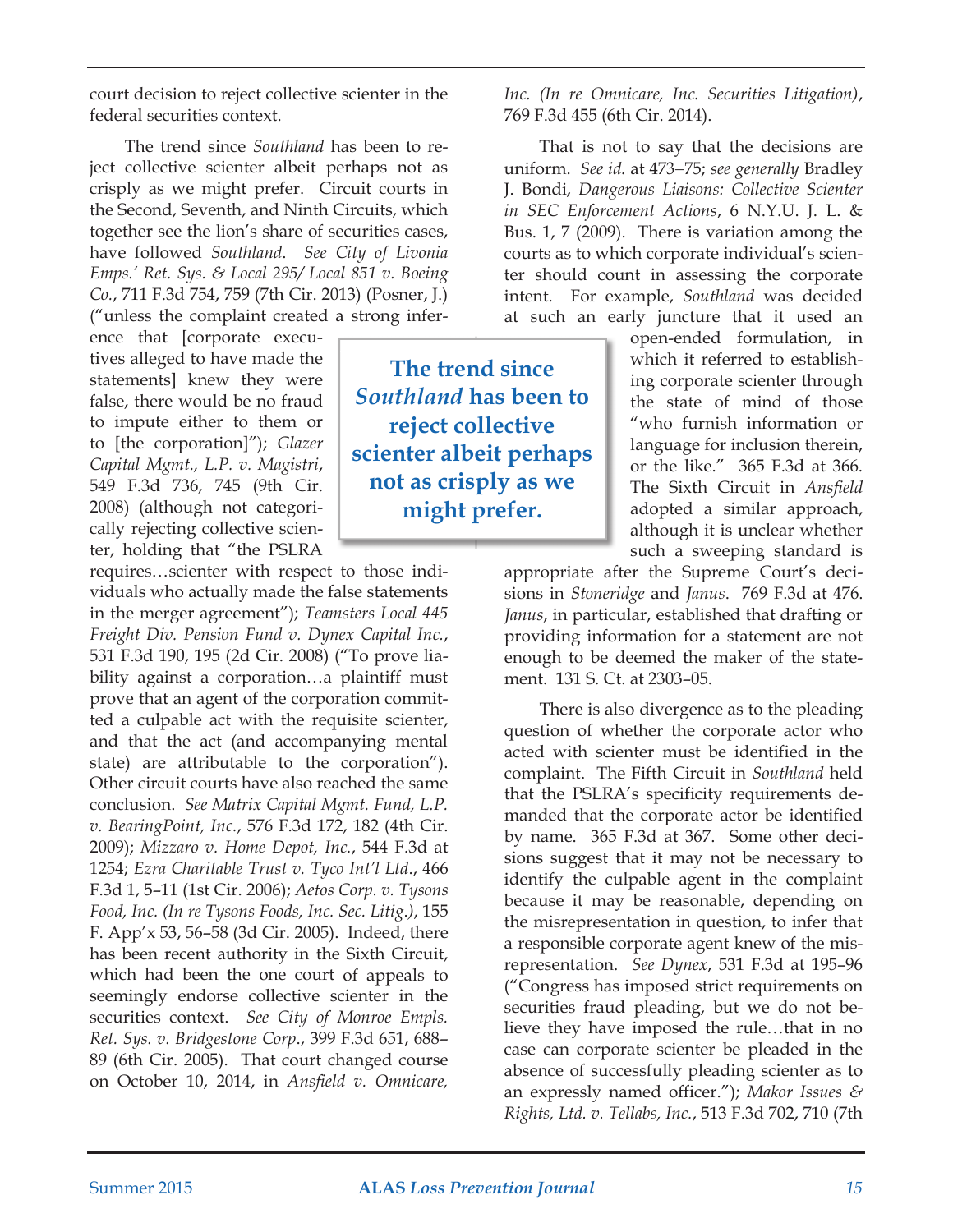Cir. 2008) (Posner, J.) (suggesting example that a "dramatic" departure from the truth could give rise to an inference that unnamed actors making the statement were aware of its falsity). The short answer is that collective scienter has not fared well in securities litigation.

### **IV. Criminal Cases**

In *United States v. Bank of New England*, 821 F.2d 844 (1st Cir. 1987), the court of appeals upheld a bank's conviction for failing to report multiple client withdrawals that each exceeded \$10,000. The court approved a jury instruction that stated: "the bank's knowledge is the totality of what all of the employees know within the scope of their employment. So, if Employee A knows one facet of the currency reporting requirement, B knows another facet of it, and C a third facet of it, the bank knows them all." *Id.* at 855. The court also determined that

"willfulness could be found via flagrant indifference by the Bank toward its reporting obligations." *Id.* at 856. Given such willfulness, the collective knowledge of its employees was properly imputed to the bank. *Id.*

The case is unquestionably a landmark decision, but its precedential effect is muddled. The decisions the court

of appeals relied upon were ones where collective knowledge theories were not successful. And the question in *Bank of New England* still turned on "wrongful intent of specific employees." *Saba v. Compagnie Nationale Air France*, 78 F.3d 664, 670 n.6 (D.C. Cir. 1996) (discussing *Bank of New England*). The First Circuit simply approached the question through whether the bank was "flagrantly indifferent" to its reporting obligations and, indeed, whether it was deliberately set up to be indifferent. *Bank of New England*, 821 F.2d at 855, 858. Following *Bank of New England*, several courts have rejected its holding. *See United States v. Science Applications Int'l Corp*., 626 F.3d 1257, 1274 (D.C. Cir. 2010) (rejecting collective knowledge in False Claims Act cases); *United States v. Philip*

*Morris USA, Inc.*, 566 F.3d 1095, 1122 (D.C. Cir. 2009) (per curiam) (in RICO case, noting "the legal soundness of the 'collective intent' theory" as "dubious" but citing *Bank of New England* in support); *United States v. LBS Bank-New York, Inc.*, 757 F. Supp. 496, 501 n.7 (E.D. Pa. 1990); Thomas A. Hagemann & Joseph Grinstein, *The Mythology of Aggregate Corporate Knowledge: A Deconstruction*, 65 Geo. Wash. L. Rev. 210 (1997).

## **V. Claims against Law Firms**

This brings us to law firms. Law firms should be vigilant not to ignore or acquiesce in plaintiffs' attempts to establish knowledge or scienter through a collective approach. Although research has not uncovered a single case in which a court has discussed the collective scienter issue in a suit against a law firm, the authors can attest that it has been used

> often without attribution or even recognition. We think this issue should move to the forefront of complex suits against law firms in the years ahead.

> The issue arises in law firm cases for the same reason it does in the securities context—it is a useful way for plaintiffs to build a "red flags" case. Plaintiffs recite a

compendium of alleged facts that are aggregated across different settings and transactions spread out over a number of years. Often law firms are especially likely to be the victim of such an approach because former clients, or whoever stands in the former client's shoes, such as a trustee or the FDIC, can demand the client file before starting litigation. They can then use the file to piece together a wideranging narrative to appear in the complaint.<sup>7</sup>

<u> 1989 - Johann Barn, mars ar breithinn ar chuid ann an t-</u>

**We think this [collective scienter] issue should move to the forefront of complex suits against law firms in the years ahead.**

 $\frac{7}{1}$  While former clients often do not need to prove knowledge, because they can instead rely on malpractice liability, they sometimes assert such claims, especially if they are alleging that corporate management breached fiduciary duties to the corporation or committed fraud against it. In those circumstances, they must plead knowledge to make out the necessary elements for aiding and abetting liability.